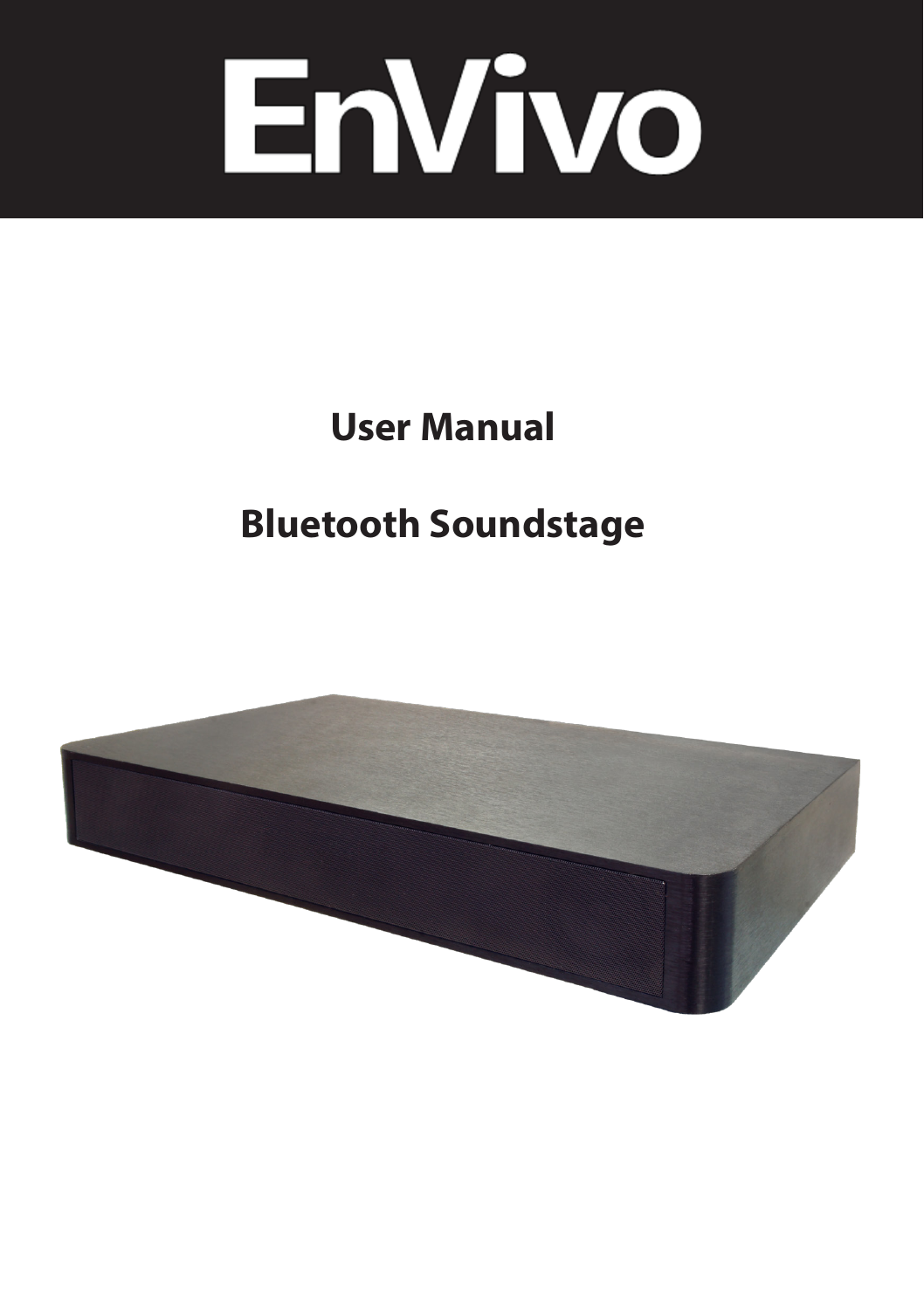#### **WELCOME**

You have made an excellent choice with the purchase of this quality EnVivo brand product.

By doing so you now have the assurance and peace of mind, which comes from purchasing a product that has been manufactured to the highest standards of performance and safety, supported by the high quality standards of EnVivo.

We want you to be completely satisfied with your purchase so this EnVivo product is backed by a comprehensive manufacturer's 3-year warranty and an outstanding after sales service through our dedicated Helpline.

We hope you will enjoy using your purchase for many years to come.

If you require technical support or in the unlikely event that the purchase you have made is faulty, please telephone our Helpline for immediate assistance. Faulty product claims made within the 3 year warranty period will be repaired or replaced free of charge provided that you have satisfactory proof of purchase (keep your till receipt safe!) This does not affect your statutory rights. However, be aware that the warranty will become null and void if the product is found to have been deliberately damaged, misused or disassembled.

#### **IN THE BOX**

- Soundstage
- Remote control
- AC adapter
- Audio cable
- Manual
- Warranty Card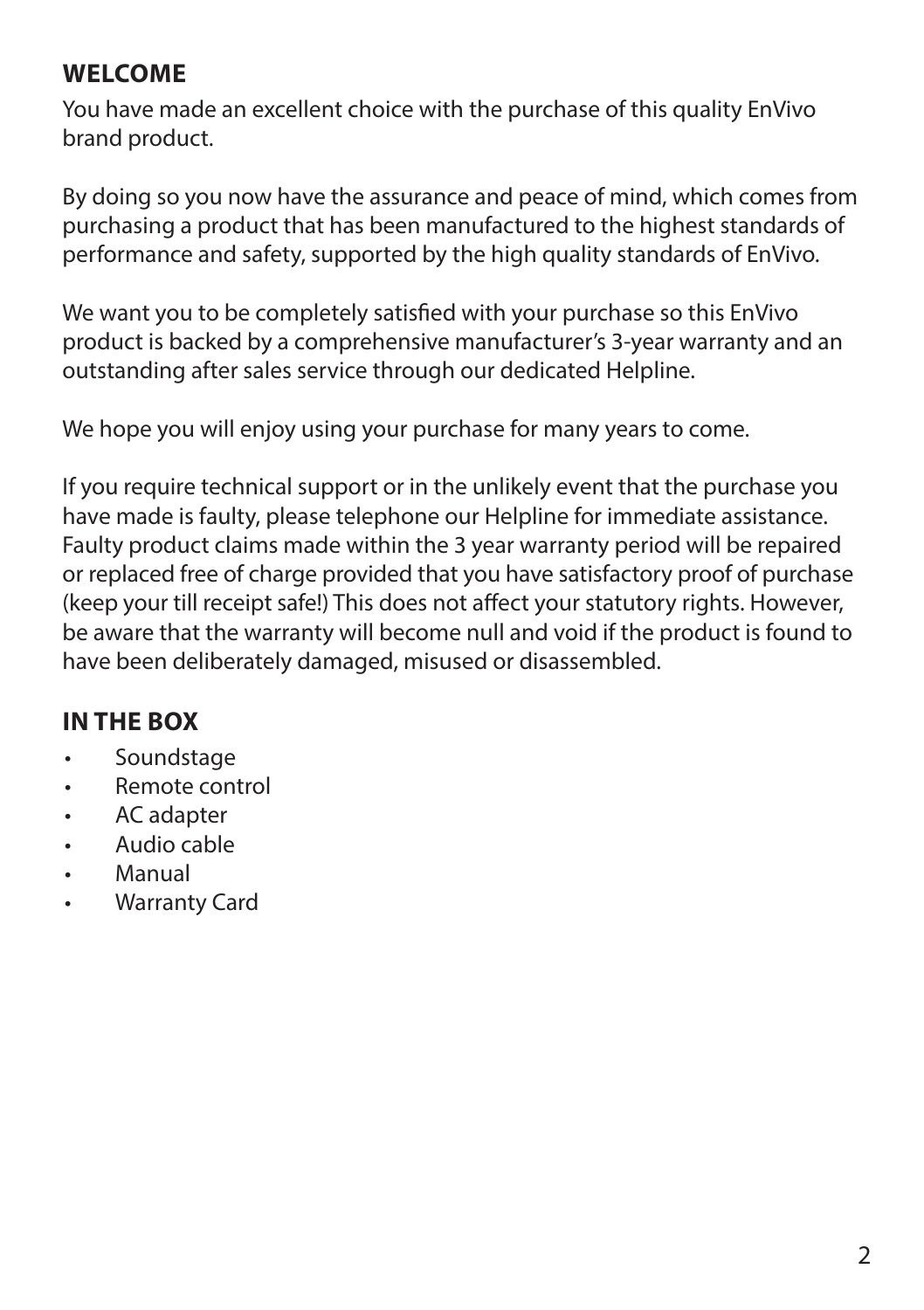#### **PRODUCT OVERVIEW**



- 1. Power<br>2. Mute
- **Mute**
- 3. Music Mode
- 4. Treble<br>5. Volum
- 5. Volume
- 
- 6. Bass<br>7. Sour **Source**

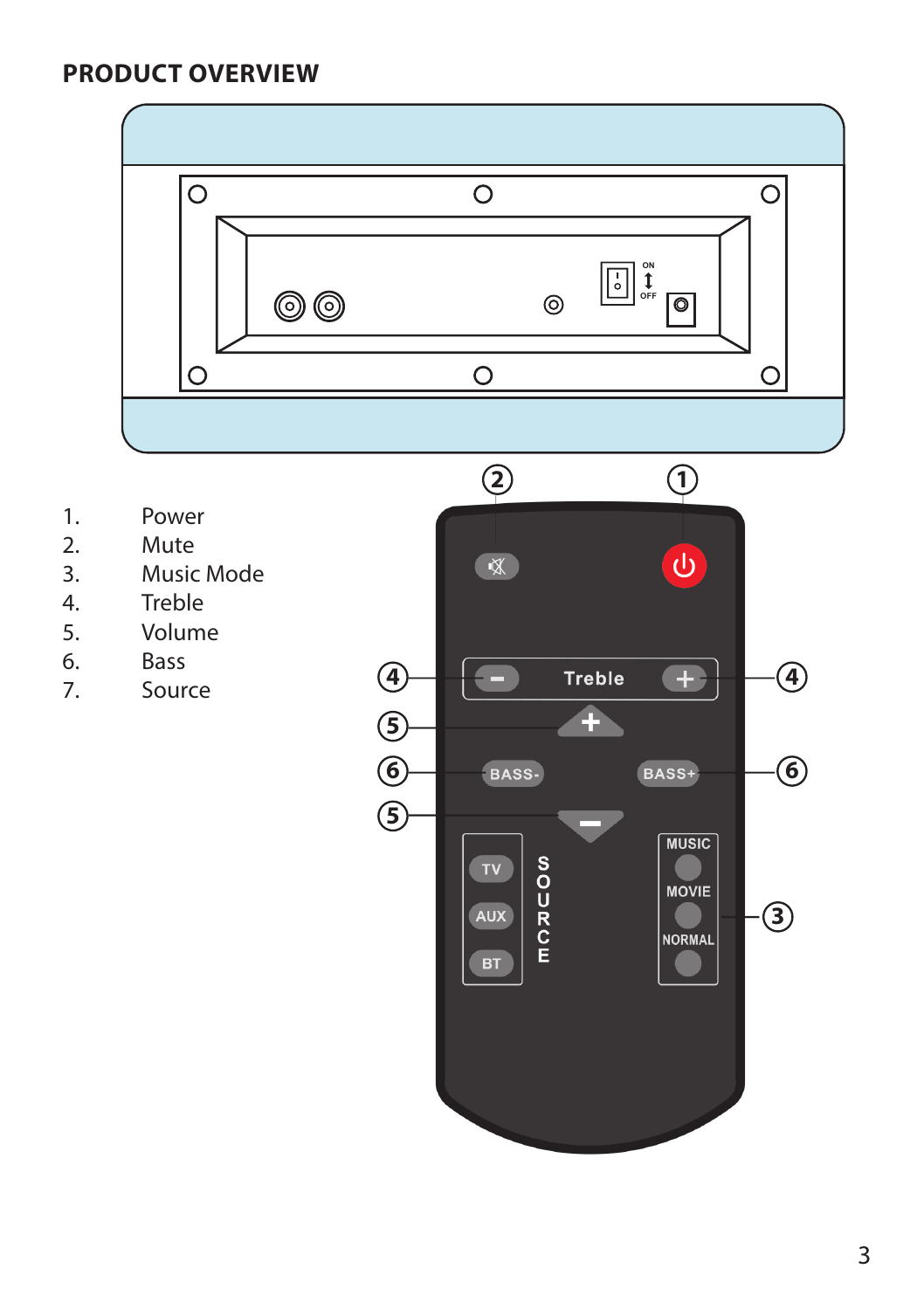### **GETTING STARTED**

#### **Buttons Function**

- 1. **Power** Click to turn the speaker ON and OFF.
- 2. **Mute**  Click on this button to Mute and Unmute the soundstage
- 3. **Sound mode**  There are 3 sound modes suiting the different sound sources. **Music Mode** is tuned for general songs. The treble is higher and the bass is stronger, the signal is more dynamic.

 In **Movie Mode**, vocals are stronger and the surround sound effect is enhanced. This combined with the 3D sound effect, make the overall feeling more realistic.

 **Normal Mode** is tuned for general playback of all sound sources. It is a good balance of vocal, treble and bass.

- 4. **Treble** Adjust the treble of the unit by using the + and buttons for treble on the remote control.
- 5. **Volume** Adjust the volume up and down by using the + and buttons on the remote control.
- 6. **Bass** Adjust the bass of the unit by using the Bass- and Bass+ buttons on the remote control.
- 7. **Source** Select the desired sources by clicking one of the three different source buttons; **TV, AUX & BT**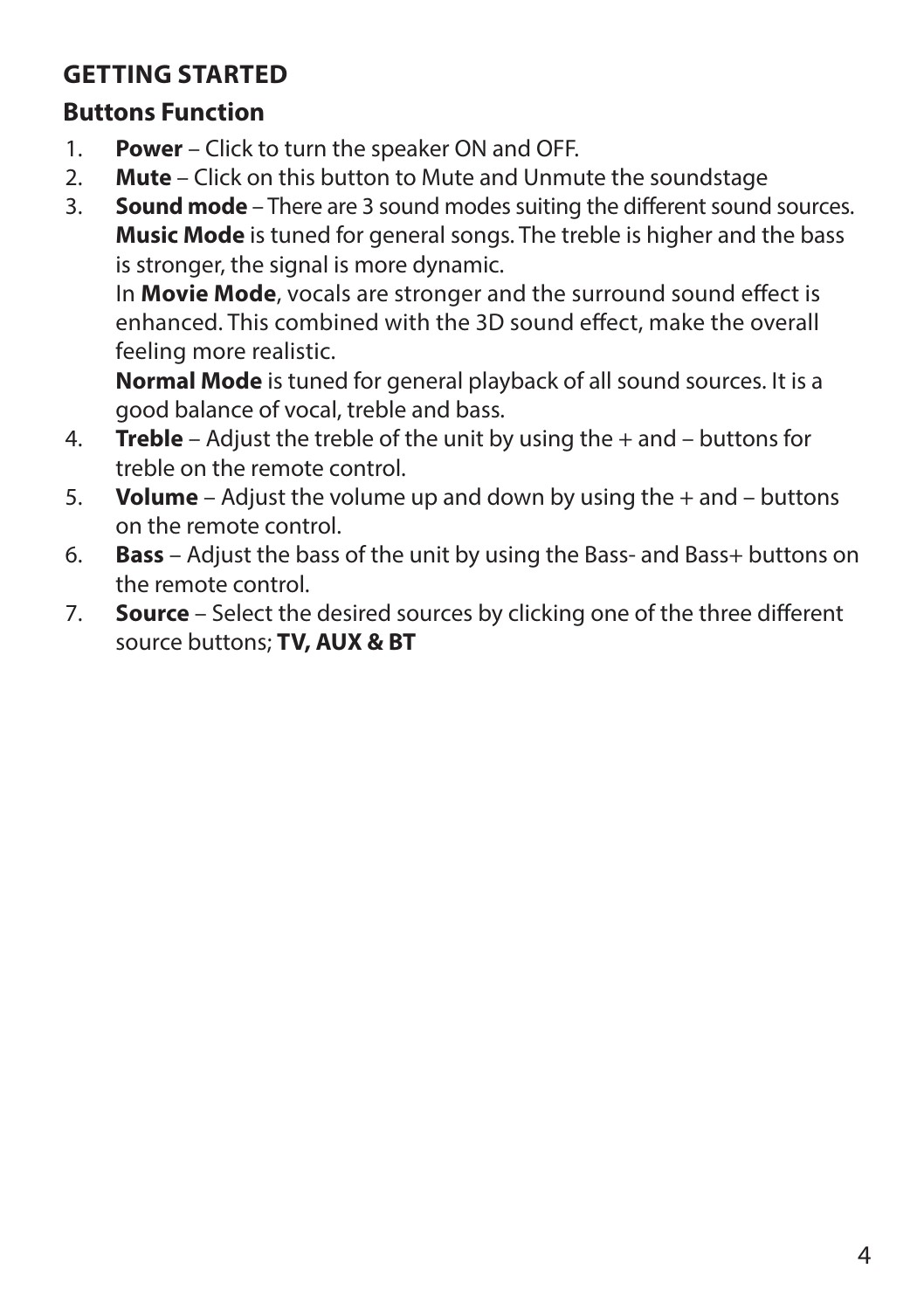## **SETUP**

#### **Power:**

Plug the small end of the power cord into the DC input on the back of the speaker, and the large plug into a standard wall outlet.



#### **Remote control:**

Put 2 x AAA batteries inside the remote control.



#### **Placement of TV on the unit:**

Place the TV in the center of the soundstage unit for better sound quality and a more stable position.

**Note:** The max load on the soundstage is 30kg

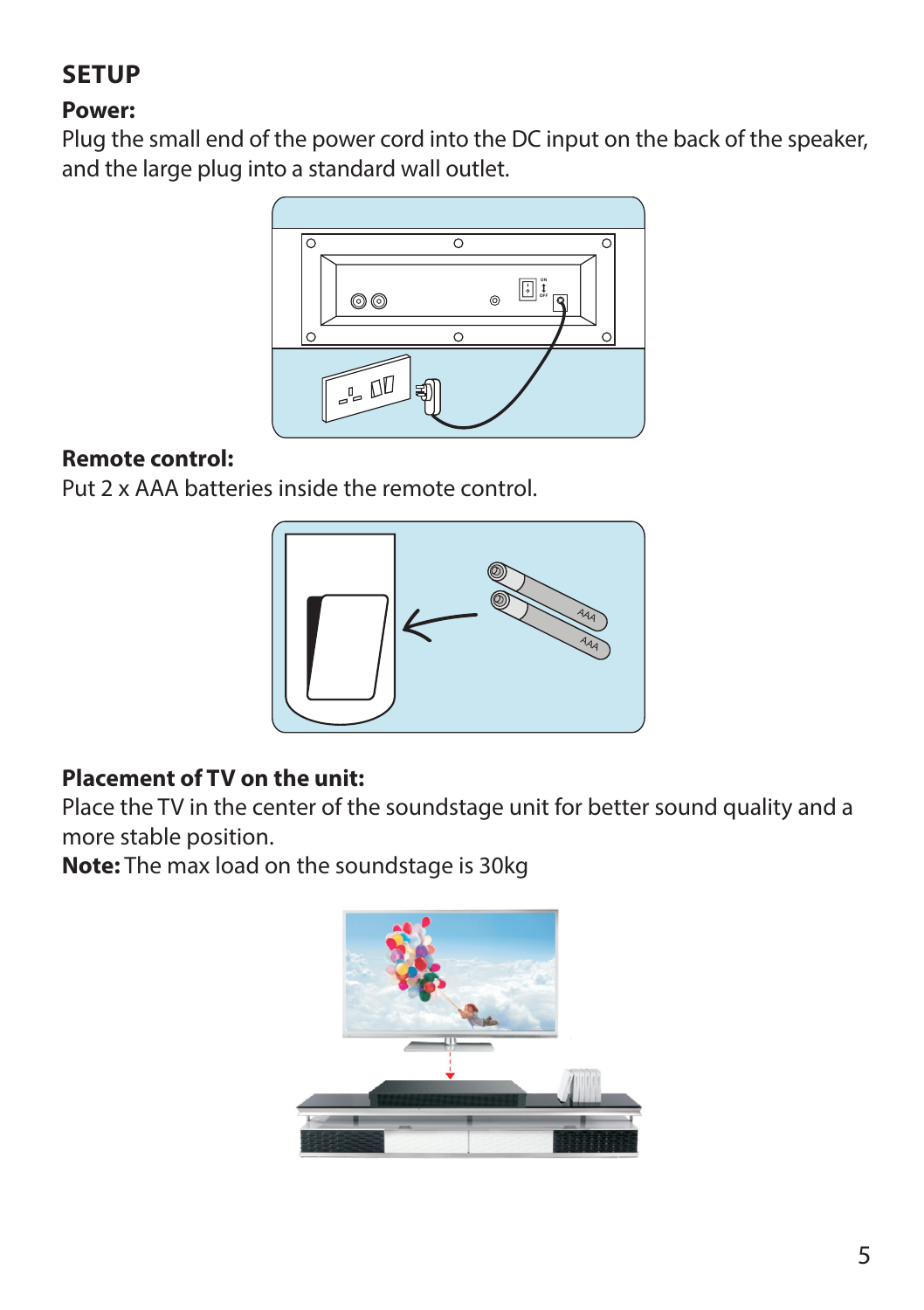#### **BLUETOOTH CONNECTION**

Pairing a Bluetooth Device for the First Time

- 1. Power on the unit by pressing the Power button.
- 2. Press the BT button on the remote control to enter Bluetooth mode, this will be indicated by a blue light. The Led light will flash blue when in pairing mode.
- 3. Using the native controls on your Bluetooth device, select the "ENV-1392A" in your Bluetooth settings to pair.
- 4. When successfully paired and connected, the blue LED Indicator will display a solid blue light. After initial pairing, the unit will stay paired unless unpaired manually by the user.

**Note:** If your device should become unpaired or you find it is unable to connect, repeat the above steps.

**Note:** When pairing, remain within 3 feet of the unit.

**Note:** If your device requests a password, enter the default "0000". Refer to the "user's manual" for your specific device for instructions on pairing and connecting Bluetooth devices.

**Note:** When you switch to BT mode, the unit will search for last connected device automatically. If it is found and paired, the blue LED will display a solid blue light. This process may take 10 seconds or more.

## **Playing Audio Wirelessly**

- 1. Follow the instructions for **Pairing a Bluetooth Device**.
- 2. Use the native controls on the connected Bluetooth Device to select a track.
- 3. To play, pause or skip the selected track, use the native controls on the connected Bluetooth Device.
- 4. Audio played through the connected Bluetooth device will now be heard through the speakers.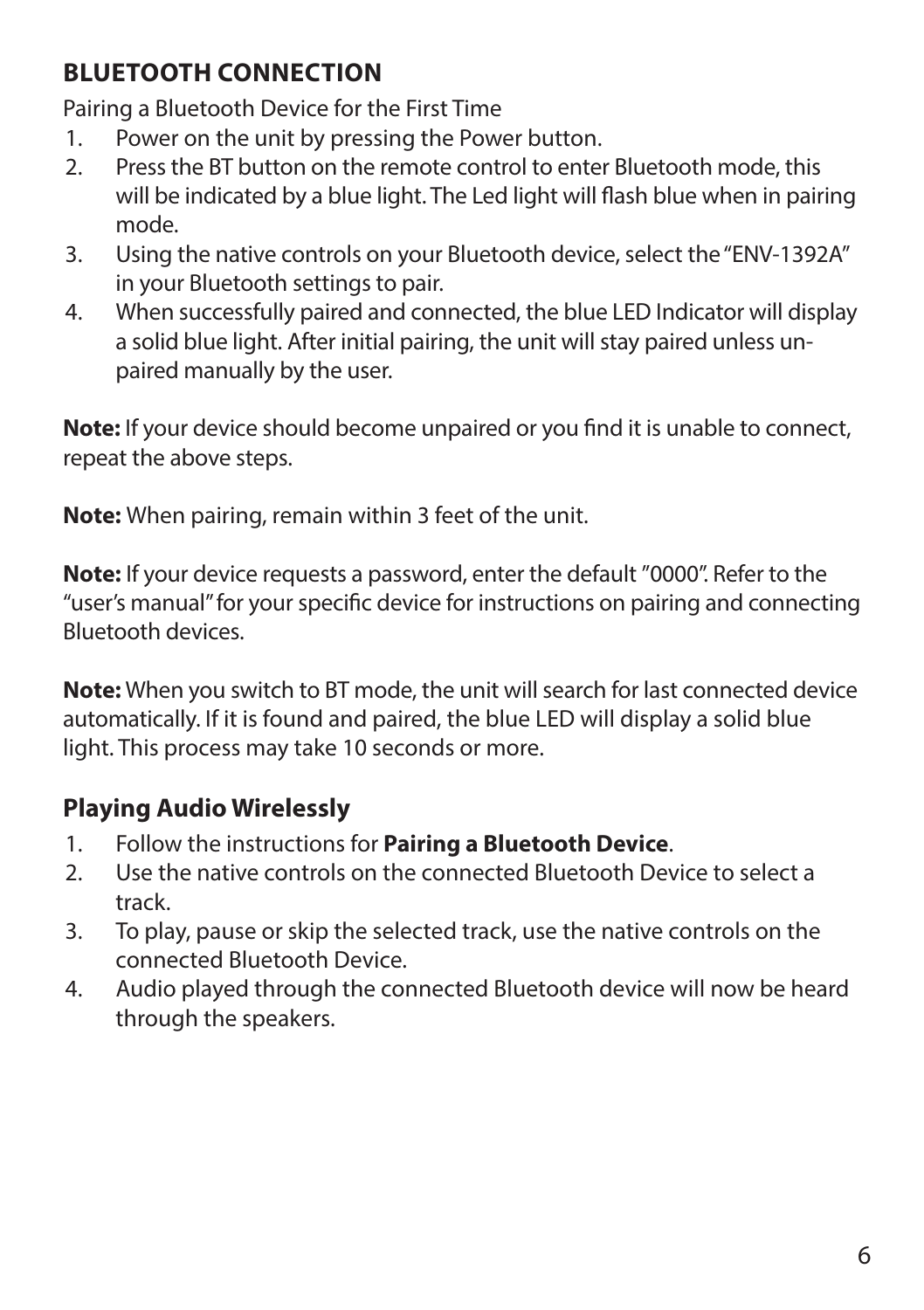#### **USING THE RCA INPUT**

When connecting two products using an RCA cable, match the coloured ports with the same coloured connection.

- 1. Connect the RCA Cable to the RCA Stereo Inputs located on the back of the unit, and to the audio outputs on the television.
- 2. Press the **Power** button to power on the unit.
- 3. Press the **TV** button on the remote control to enter **TV Mode**, indicated by a yellow light.
- 4. Audio played through the television will now be heard through the speakers.

**Note:** If the connection to TV output is "headphone", do not turn the volume of the TV, to more than half of the maximum volume, to prevent distortion of sound signal.

## **USING THE LINE IN INPUT**

- 1. Plug one end of a 3.5 mm audio input cable (not included) into the **AUX IN** port on the unit.
- 2. Plug the other end of the cable into the audio output/headphone output on an MP3 Player or other audio source.
- 3. Press the **Power** button to power on the unit.
- 4. Press the **AUX** button on the remote control to enter **AUX IN Mode**, indicated by a green light.
- 5. Audio played through the connected device will now be heard through the speakers.

## **LED INDICATORS**

- Red LED
	- o Power indicator
	- o Volume indicator
	- o Input mode button indicator
- Green LED
	- o AUX input indicator
- Yellow LED
	- o TV input indicator
- Blue LED
	- o Bluetooth input indicator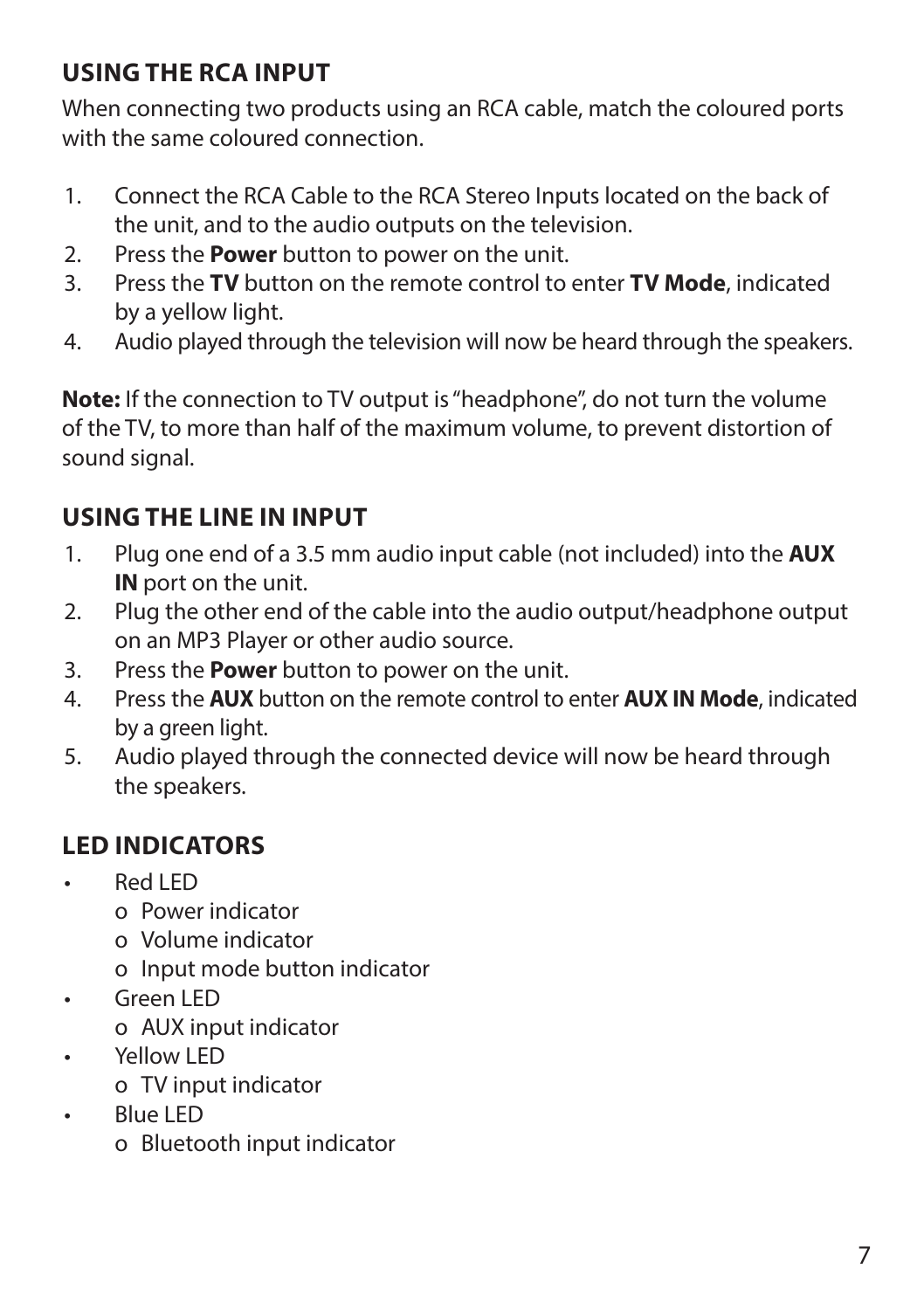**Note:** Please wait a few seconds to issue another command when you change input mode or turn on the unit.

## **SPECIFICATIONS**

- 2.1 Channel Speaker System
- Bluetooth v3.0
- Wireless range: 33 feet
- Digital volume control
- 3.5mm audio input
- RCA stereo audio inputs
- Output power:  $10W(L) + 10W(R) + 30W(Sub)$ , total: 50 watts
- Steel speaker grill
- 3 Sound modes: Music, Movie & Normal
- Product dimension: 550(W) x 330(D) x 76(H)mm
- Max load on Soundstage: 30kg

## **WARNING**

- This appliance is for household, indoor use only.
- To reduce the risk of fire or electric shock, do not expose this appliance to rain or moisture.
- The warranty for this appliance is invalidated if the appliance has been tampered with in any way. There are no user serviceable parts inside this product.
- Do not place this appliance directly onto furniture surfaces or soft, porous, or sensitively finished goods. As with any rubber compound made with oils, the feet could cause marks or staining where the feet reside. We recommend using a protective barrier such as a cloth or a piece of glass between the appliance and the surface to reduce the risk of damage and/or staining.
- Use of this appliance near fluorescent lighting may cause interference regarding use of the remote. If the appliance is displaying erratic behaviour move away from any fluorescent lighting, as it may be the cause.
- The battery, batteries, and battery pack shall not be exposed to excessive heat such as sunshine, fire, or the like.
- Shock hazard Do Not Open.

## **CAUTION**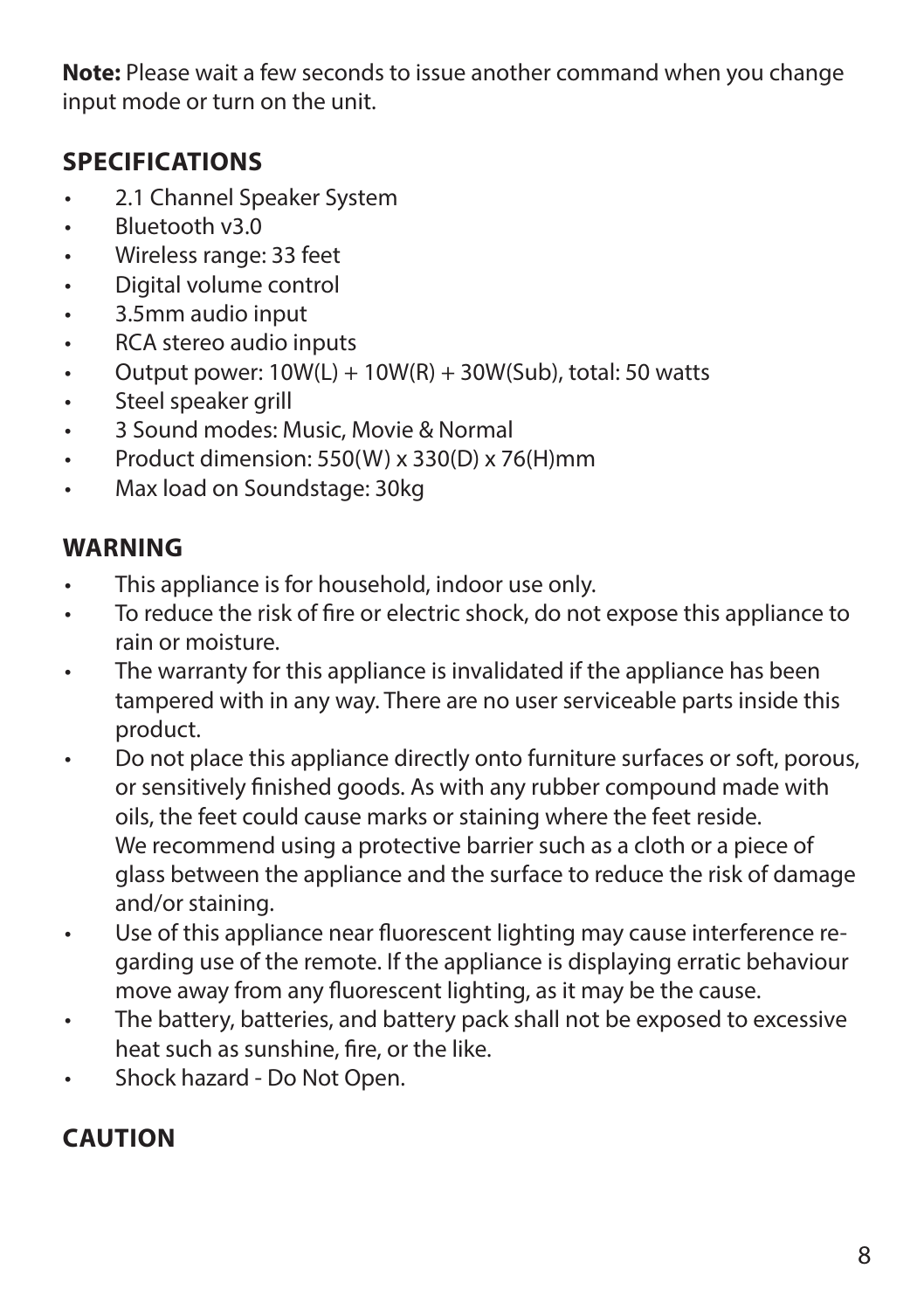- To prevent electric shock, make sure the plug is correctly and fully inserted.
- Always unplug the appliance from the power outlet when it is not in use and before cleaning. Only use this product with the adapter provided.
- Use of any controls or adjustments or performance of procedures other than those herein specified may result in hazardous radiation exposure.
- Danger of explosion if battery is incorrectly replaced. Replace only with the same or equivalent type.

| DO NOT OPEN | WARNING: TO REDUCE THE RISK OF ELECTRIC SHOCK,<br>DO NOT REMOVE COVER (OR BACK).<br>NO USER SERVICEABLE PARTS INSIDE. REFER SERVICING<br>TO QUALIFIED SERVICE PERSONNEL.                                                                                                                      |
|-------------|-----------------------------------------------------------------------------------------------------------------------------------------------------------------------------------------------------------------------------------------------------------------------------------------------|
|             | The lightning flash with arrowhead symbol, within an<br>equilateral triangle, is intended to alert the user to the<br>presence of uninsulated "dangerous voltage" within the<br>product's enclosure that may be of sufficient magnitude<br>to constitute a risk of electric shock to persons. |
|             | The exclamation point within an equilateral triangle is<br>intended to alert the user to the presence of important<br>operating and maintenance (servicing) instructions in<br>the literature accompanying the appliance.                                                                     |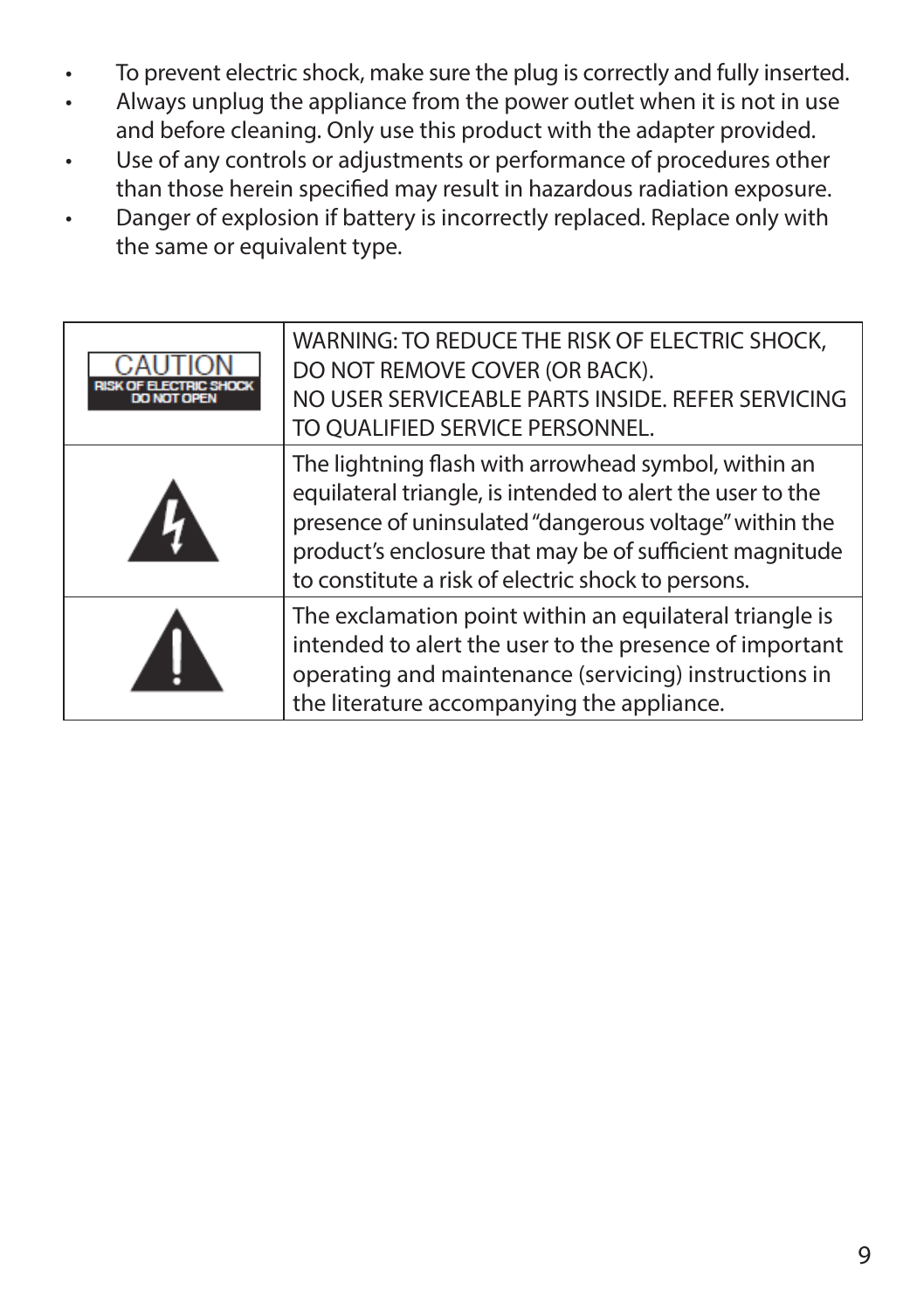# **FAQ**

- **Q:** My Bluetooth device cannot find the Bluetooth soundstage.
- **A:** Try disabling bluetooth on your Bluetooth device, and turn off the soundstage. Now enable Bluetooth on your Bluetooth device, turn on the soundstage again and try to pair again.
- **A:** Try connecting the Bluetooth soundstage with another Bluetooth device.
- **Q:** Why is there no sound coming out of the Bluetooth soundstage?
- **A:** If you are using Bluetooth connection, please check that your Bluetooth device is connected to the Bluetooth soundstage.
- **A:** Try turning up the volume on both your Bluetooth device and the Bluetooth soundstage.
- **A:** Check that the sound cable is connected to an audio output port on the TV and not an audio input port.
- **A:** Check that the correct sound source is selected on the soundstage.
- **Q:** The sound quality is very poor through Bluetooth.
- **A:** The Bluetooth device might be at max range, please move your Bluetooth device closer to the Bluetooth soundstage.
- **Q:** The soundstage does not always react when I click on the remote control.
- **A:** Make sure to point the remote control directly at the soundstage.
- **A:** Check that the batteries in the remote control is not dead.